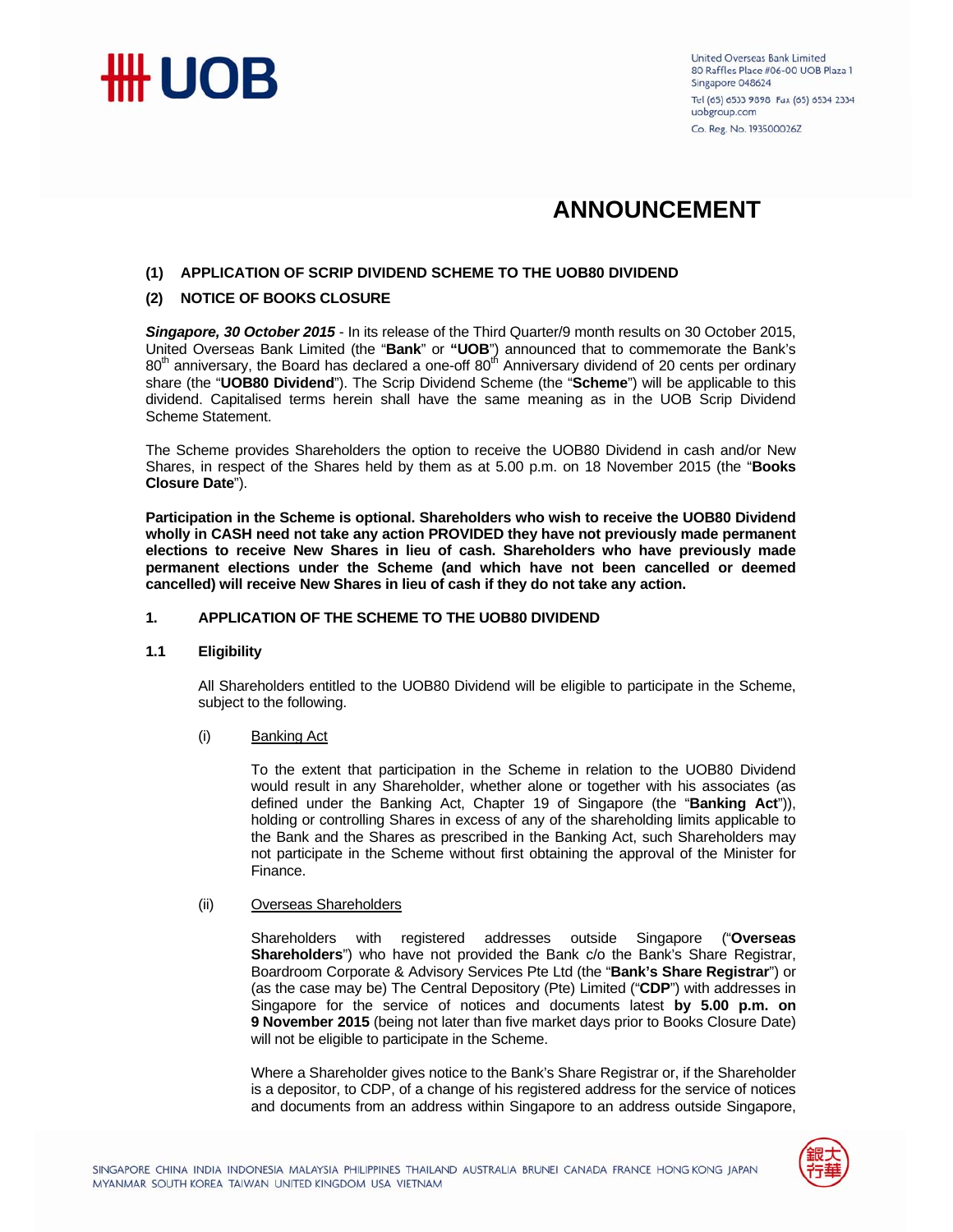he shall thereupon be considered an Overseas Shareholder. **Any permanent election given by him shall be deemed to have been cancelled if his registered address as at Books Closure Date is outside Singapore.** 

**Overseas Shareholders who wish to be eligible to participate in the Scheme must provide an address in Singapore for the service of notices and documents by notifying the Bank's Share Registrar, Boardroom Corporate & Advisory Services Pte Ltd at 50 Raffles Place, Singapore Land Tower #32-01, Singapore 048623, or, if the Overseas Shareholder is a Depositor, the CDP at 9 Buona Vista Drive, 01-19/20, The Metropolis Tower 2, Singapore 138588 not later than 5.00 p.m. on 9 November 2015.** 

A Shareholder's participation in the Scheme is subject to the requirement that it will not result in a breach by the Shareholder of any restriction on such Shareholder's holding of Shares which may be imposed by any statute, law or regulation in force in Singapore or any other relevant jurisdiction or by the Memorandum and Articles of Association of the Bank.

# **1.2 Election Notices**

Notices of election ("**Election Notices**") are proposed to be despatched to eligible Shareholders on or about 30 November 2015.

Eligible Shareholders may elect to participate in the Scheme in respect of **all or part only** of their holding of Shares or to make a permanent election to participate in respect of **all (and not part only)** of their holding of Shares. **Permanent election is NOT available to any Shareholder who elects to receive Shares in respect of part only of his holding of Shares.** The available options will be stated in the Election Notices.

#### **1.3 Permanent Elections (for ALL Shares ONLY)**

Shareholders who have previously made permanent elections under the Scheme (and whose permanent elections have not been cancelled or deemed cancelled) will receive New Shares in lieu of the cash amount of the UOB80 Dividend. **They will receive Scrip Dividend Entitlement Advice instead of Election Notices.** 

Where an eligible Shareholder chooses to make or has previously made a permanent election, the permanent election will be effective for all future qualifying dividends unless and until a notice of cancellation in the prescribed form is received by the Bank's Share Registrar or (as the case may be) CDP.

# **1.4 Take-over Code**

The attention of Shareholders is drawn to Rule 14 of the Singapore Code on Take-overs and Mergers. In particular, a Shareholder should note that he may be under an obligation to make a take-over offer for the Bank if:

- (i) he acquires, by participating in the Scheme in relation to any dividend to which the Scheme applies, whether at one time or different times, New Shares which (together with Shares held or acquired by him or persons acting in concert with him) carry 30% or more of the voting rights of the Bank; or
- (ii) he, together with persons acting in concert with him, holds not less than 30% but not more than 50% of the voting rights of the Bank, and either alone or together with persons acting in concert with him, acquires additional New Shares by participating in the Scheme or otherwise acquires additional Shares that would increase his percentage of the voting rights of the Bank by more than 1% in any period of 6 months.

#### **1.5 Issue Price**

For the purposes of the application of the Scheme to the UOB80 Dividend, the price at which each New Share is to be issued (the "**Issue Price**") will be set at the average of the last dealt prices of the Share during the price determination period between **16 November 2015 and**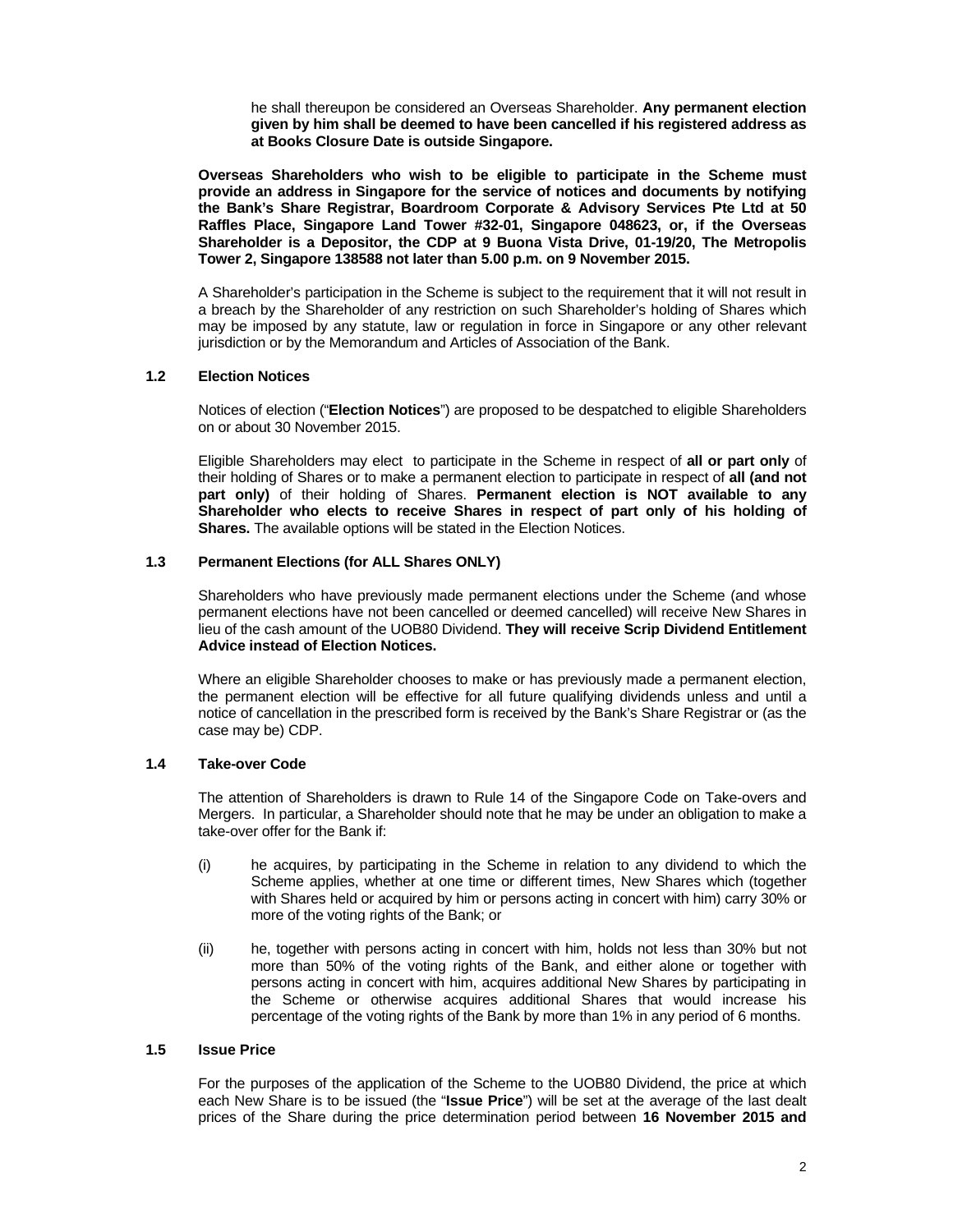**18 November 2015** (both dates inclusive) (being the period commencing on the date on which the Shares are first traded on an ex-dividend basis and ending on the Books Closure Date).

The Bank will announce the Issue Price on **18 November 2015**.

#### **1.6 Fractional Entitlements**

Where the number of New Shares which may be issued to a participating Shareholder under the Scheme includes a fraction but is not less than one (1), the number of New Shares to be issued will be rounded up to the nearest whole number if the fraction is 0.5 or more, and rounded down to the nearest whole number if the fraction is less than 0.5 and the fraction will be disregarded. No cash will be paid on such disregarded fraction of a share.

Where less than one (1) New Share is to be issued to a participating Shareholder under the Scheme, such participating Shareholder will not, regardless of whether he has elected to do so, receive any New Share, but will instead be paid his dividend in cash. This would be the case even if he has made a permanent election previously.

#### **2. NOTICE OF BOOKS CLOSURE DATE AND DIVIDEND PAYMENT DATE**

**NOTICE IS HEREBY GIVEN** that the Transfer Books and Register of Members of the Bank will be closed from **5.00 p.m. on 18 November 2015** up to (and including) 20 November 2015 for the purpose of determining the entitlements of Shareholders to the UOB80 Dividend.

Duly completed registrable transfers received by the Bank's Share Registrar, Boardroom Corporate & Advisory Services Pte Ltd, at 50 Raffles Place, Singapore Land Tower #32-01, Singapore 048623 up to 5.00 p.m. on 18 November 2015 will be registered before entitlements to the UOB80 Dividend are determined. Shareholders whose securities accounts with CDP are credited with Shares as at 5.00 p.m. on 18 November 2015 will rank for the UOB80 Dividend.

The UOB80 Dividend will be paid on 4 January 2016 (the "**Dividend Payment Date**"). The New Shares are expected to be listed on 5 January 2016.

#### **2.1 Important Indicative Dates and Events**

Shareholders should take note of the following important dates and events. All references to dates and times below are made by reference to Singapore dates and times. In the event of a change, the Bank will publicly announce such change through an SGXNET announcement.

| <b>Indicative Dates</b>                                        | Event                                                                |
|----------------------------------------------------------------|----------------------------------------------------------------------|
| 5.00 p.m. on 9 November 2015<br>(Monday)                       | Last day for Overseas Shareholders to provide<br>Singapore addresses |
| 13 November 2015 (Friday)                                      | Last day on which Shares quoted "cum-dividend"                       |
| 16 November 2015 (Monday)                                      | Shares quoted "ex-dividend"                                          |
| 16 November 2015 to 18 November<br>2015 (both dates inclusive) | Period for determining the Issue Price                               |
| 5.00 p.m. on 18 November 2015<br>(Wednesday)                   | Books Closure Date and Time                                          |
| 18 November 2015 (Wednesday)                                   | Announcement of Issue Price (after Books Closure)                    |
| 19 to 20 November 2015<br>(both dates inclusive)               | Closure of Books and Register                                        |